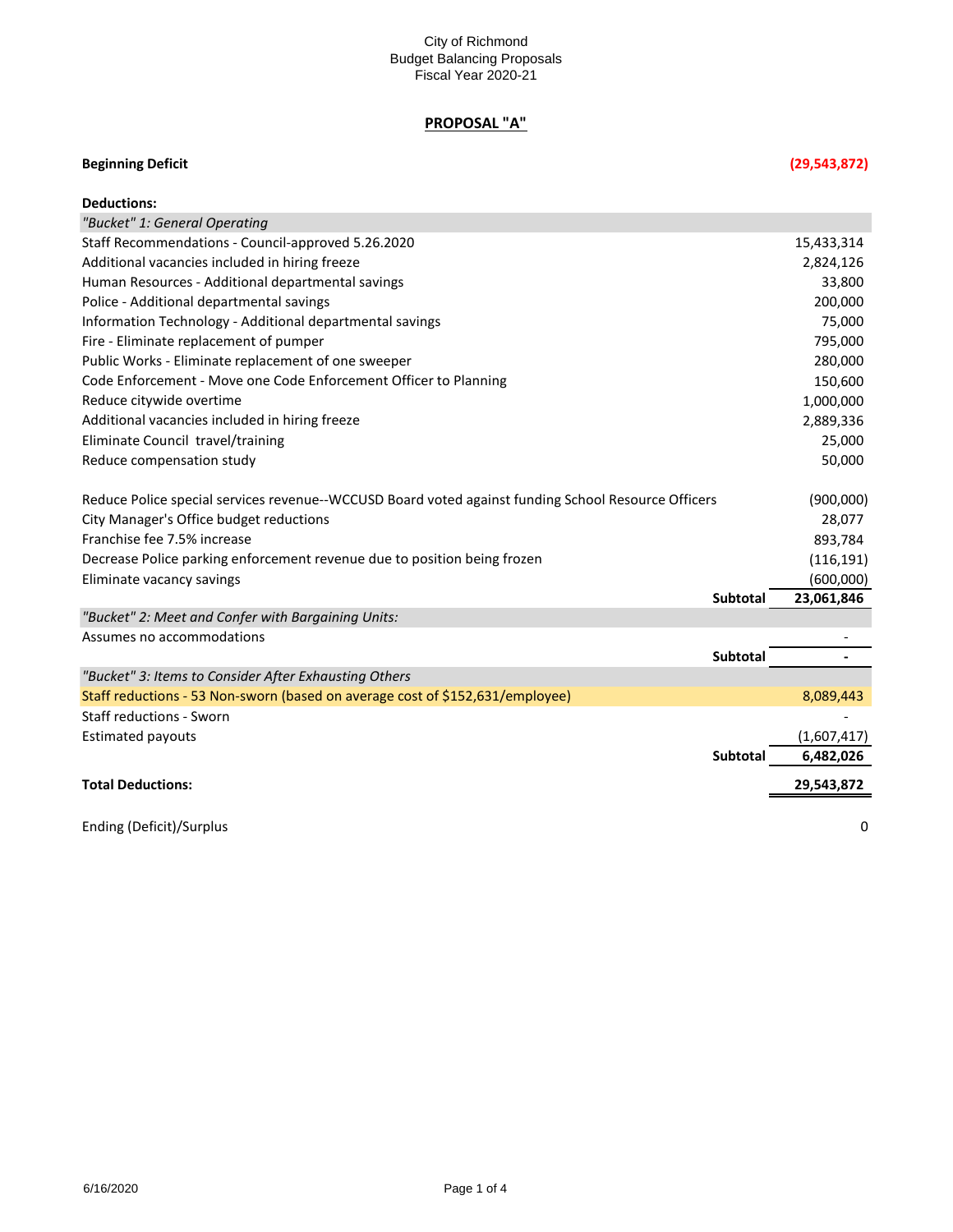# **PROPOSAL "B"**

## **Beginning Deficit (29,543,872)**

| <b>Deductions:</b>                                                                         |                 |             |
|--------------------------------------------------------------------------------------------|-----------------|-------------|
| "Bucket" 1: General Operating                                                              |                 |             |
| Staff Recommendations - Council-approved 5.26.2020                                         |                 | 15,433,314  |
| Additional vacancies included in hiring freeze                                             |                 | 2,824,126   |
| Human Resources - Additional departmental savings                                          |                 | 33,800      |
| Police - Additional departmental savings                                                   |                 | 200,000     |
| Information Technology - Additional departmental savings                                   |                 | 75,000      |
| Fire - Eliminate replacement of pumper                                                     |                 | 795,000     |
| Public Works - Eliminate replacement of one sweeper                                        |                 | 280,000     |
| Code Enforcement - Move one Code Enforcement Officer to Planning                           |                 | 150,600     |
| Reduce citywide overtime                                                                   |                 | 1,000,000   |
| Additional vacancies included in hiring freeze                                             |                 | 2,889,336   |
| Eliminate Council travel/training                                                          |                 | 25,000      |
| Reduce compensation study                                                                  |                 | 50,000      |
| Reduce Police special services revenue--WCCUSD Board voted against funding School Resource |                 |             |
| <b>Officers</b>                                                                            |                 | (900,000)   |
| City Manager's Office budget reductions                                                    |                 | 28,077      |
| Franchise fee 7.5% increase                                                                |                 | 893,784     |
| Decrease Police parking enforcement revenue due to position being frozen                   |                 | (116, 191)  |
| Eliminate vacancy savings                                                                  |                 | (600,000)   |
|                                                                                            | <b>Subtotal</b> | 23,061,846  |
| "Bucket" 2: Meet and Confer with Bargaining Units:                                         |                 |             |
| SEIU 1021 contributions to OPEB & Medical                                                  |                 | 594,000     |
| Eliminate professional development for 1 year                                              |                 | 280,200     |
| 24 Furlough days (~9% salary reductions)                                                   |                 | 2,535,120   |
| Sworn furlough equivalencies                                                               |                 |             |
| RPOA, Fire 188, RPMA 1% COLA                                                               |                 | 532,888     |
| Eliminate car allowances                                                                   |                 | 77,860      |
| <b>Fire Station brownouts</b>                                                              |                 | 900,000     |
|                                                                                            | <b>Subtotal</b> | 4,920,068   |
| "Bucket" 3: Items to Consider After Exhausting Others                                      |                 |             |
| Staff reductions - 13 Non-sworn (based on average cost of \$152,631/employee)              |                 | 1,984,203   |
| Staff reductions - Sworn                                                                   |                 |             |
| <b>Estimated payouts</b>                                                                   |                 | (422, 245)  |
|                                                                                            | <b>Subtotal</b> | 1,561,958   |
| <b>Total Deductions:</b>                                                                   |                 | 29,543,872  |
|                                                                                            |                 |             |
| Ending (Deficit)/Surplus                                                                   |                 | 0           |
|                                                                                            |                 |             |
|                                                                                            |                 |             |
| Alternate:                                                                                 |                 |             |
| Staff reductions - 53 Non-Sworn without accommodations from "Bucket 2"                     |                 | 8,089,443   |
| <b>Estimated payouts</b>                                                                   |                 | (1,607,417) |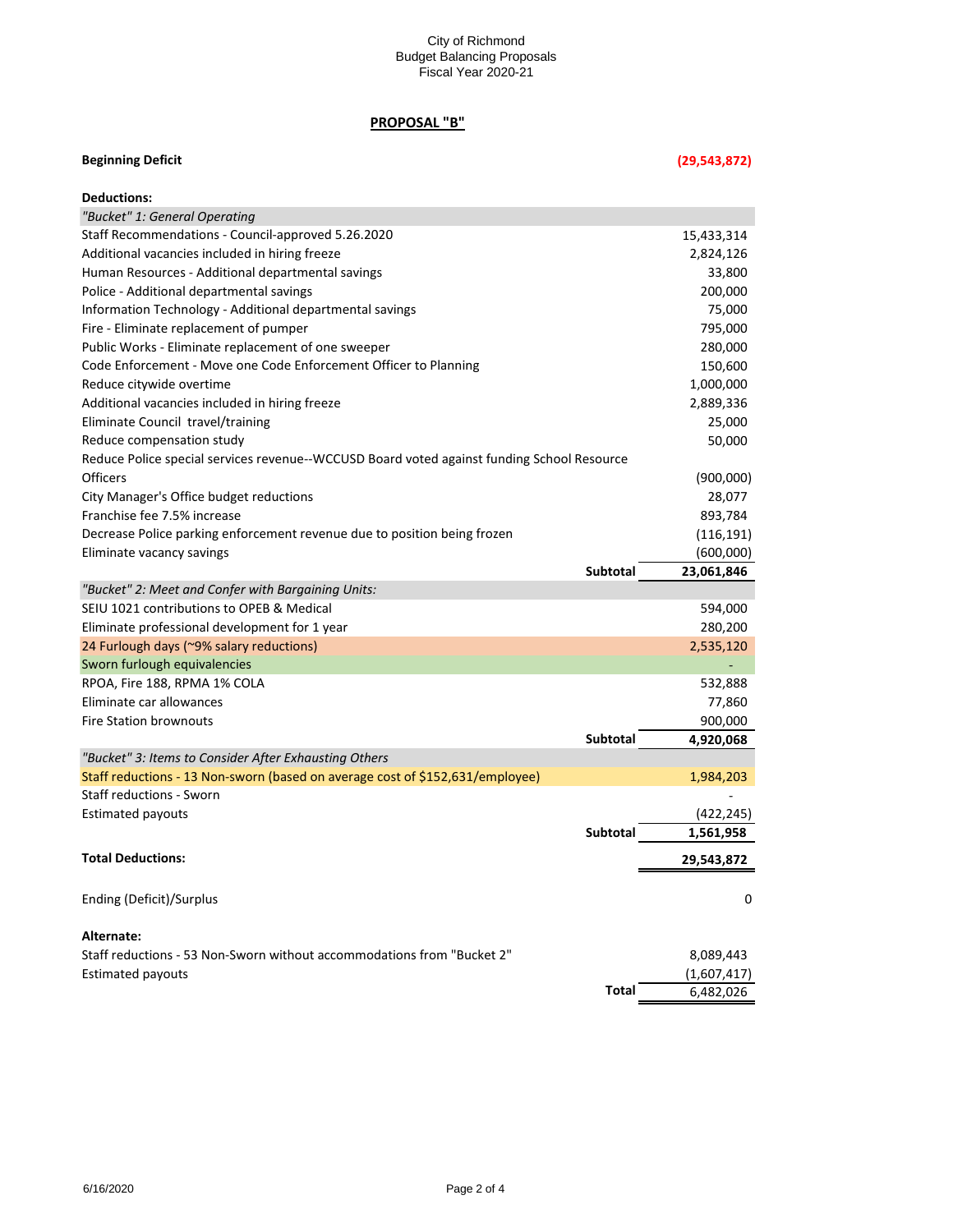### City of Richmond Budget Balancing Proposals Fiscal Year 2020-21

# **PROPOSAL "C"**

| <b>Beginning Deficit</b>                                                                            |          | (29, 543, 872) |
|-----------------------------------------------------------------------------------------------------|----------|----------------|
| "Bucket" 1: General Operating                                                                       |          |                |
| <b>Deductions:</b>                                                                                  |          |                |
| Staff Recommendations - Council-approved 5.26.2020                                                  |          | 15,433,314     |
| Additional vacancies included in hiring freeze                                                      |          | 2,824,126      |
| Human Resources - Additional departmental savings                                                   |          | 33,800         |
| Police - Additional departmental savings                                                            |          | 200,000        |
| Information Technology - Additional departmental savings                                            |          | 75,000         |
| Fire - Eliminate replacement of pumper                                                              |          | 795,000        |
| Public Works - Eliminate replacement of one sweeper                                                 |          | 280,000        |
| Code Enforcement - Move one Code Enforcement Officer to Planning                                    |          | 150,600        |
| Reduce citywide overtime                                                                            |          | 1,000,000      |
| Additional vacancies included in hiring freeze                                                      |          | 2,889,336      |
| Eliminate Council travel/training                                                                   |          | 25,000         |
| Reduce compensation study                                                                           |          | 50,000         |
| Reduce Police special services revenue--WCCUSD Board voted against funding School Resource Officers |          | (900,000)      |
| City Manager's Office budget reductions                                                             |          | 28,077         |
| Franchise fee 7.5% increase                                                                         |          | 893,784        |
| Decrease Police parking enforcement revenue due to position being frozen                            |          | (116, 191)     |
| Eliminate vacancy savings                                                                           |          | (600,000)      |
|                                                                                                     | Subtotal | 23,061,846     |
| "Bucket" 2: Meet and Confer with Bargaining Units:                                                  |          |                |
| SEIU 1021 contributions to OPEB & Medical                                                           |          | 594,000        |
| Eliminate professional development for 1 year                                                       |          | 280,200        |
| 24 Furlough days (~9% salary reductions)                                                            |          | 2,535,120      |
| Sworn furlough equivalencies (~8% reductions)                                                       |          | 2,728,372      |
| RPOA, Fire 188, RPMA 1% COLA                                                                        |          | 532,888        |
| Eliminate car allowances                                                                            |          | 77,860         |
|                                                                                                     | Subtotal | 6,748,440      |
| "Bucket" 3: Items to Consider After Exhausting Others                                               |          |                |
| Staff reductions - Non-sworn (based on average cost of \$152,631/employee)                          |          |                |
| <b>Staff reductions - Sworn</b>                                                                     |          |                |
| <b>Estimated payouts</b>                                                                            |          |                |
|                                                                                                     | Subtota  |                |
| <b>Total Deductions:</b>                                                                            |          | 29,810,286     |
| Ending (Deficit)/Surplus                                                                            |          | 266,414        |